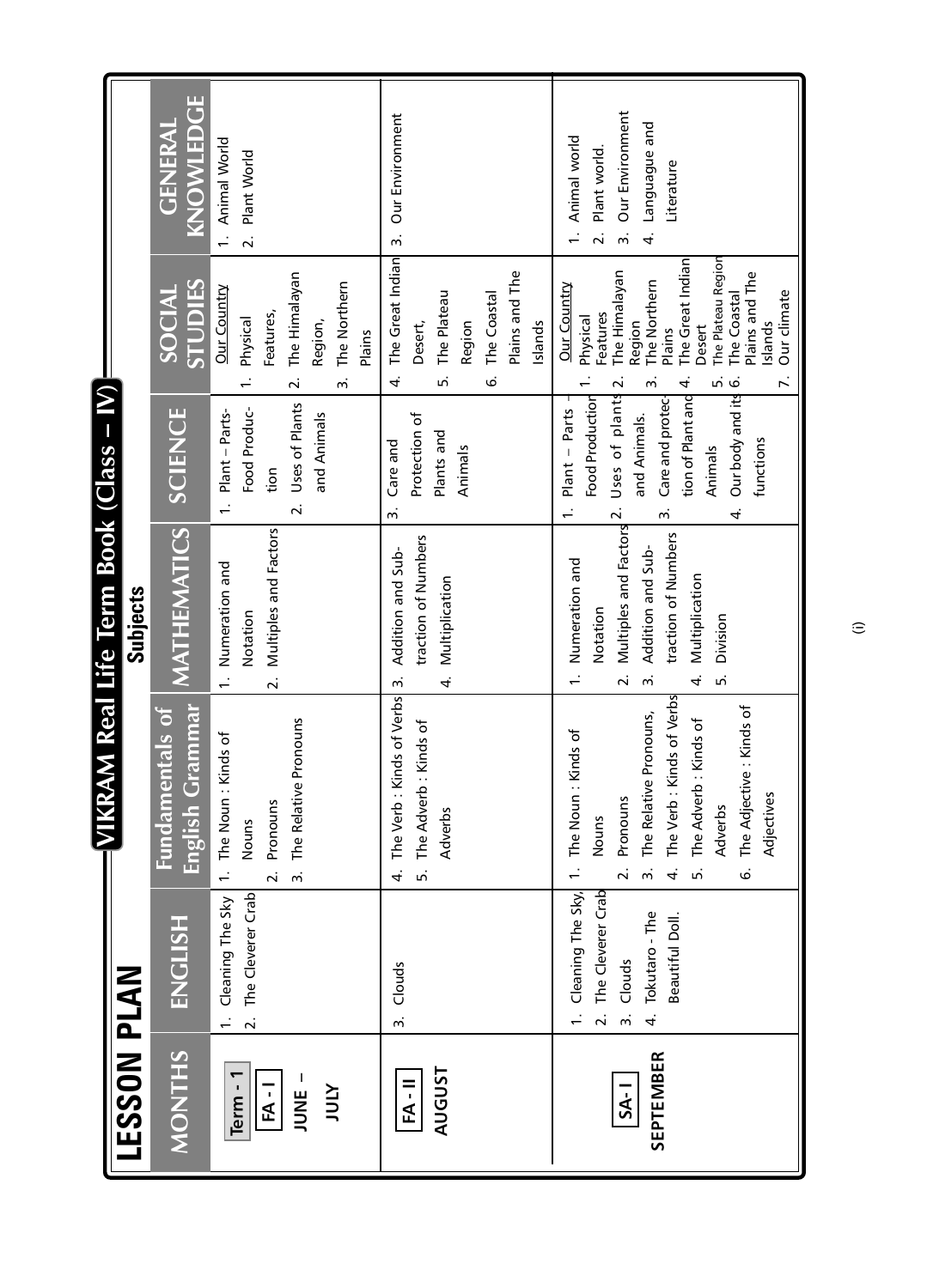|                                                                                  |                                                                                                                                                                                                                                                 | $-WIKR$                                                                                                                                                                                                                                                                                                                                                                                                                                                                                        | AM Real Life Term Book (Class - IV)                                                                                                                                                                                                                                                                                                                                                                                                                                                                                                |                                                                                                                                                                                                                                                                                                                                 |                                                                                                                                                                                                                                                                                                                                                                                                                                                                                                                                                                                                |                                                                                                                                                                                          |
|----------------------------------------------------------------------------------|-------------------------------------------------------------------------------------------------------------------------------------------------------------------------------------------------------------------------------------------------|------------------------------------------------------------------------------------------------------------------------------------------------------------------------------------------------------------------------------------------------------------------------------------------------------------------------------------------------------------------------------------------------------------------------------------------------------------------------------------------------|------------------------------------------------------------------------------------------------------------------------------------------------------------------------------------------------------------------------------------------------------------------------------------------------------------------------------------------------------------------------------------------------------------------------------------------------------------------------------------------------------------------------------------|---------------------------------------------------------------------------------------------------------------------------------------------------------------------------------------------------------------------------------------------------------------------------------------------------------------------------------|------------------------------------------------------------------------------------------------------------------------------------------------------------------------------------------------------------------------------------------------------------------------------------------------------------------------------------------------------------------------------------------------------------------------------------------------------------------------------------------------------------------------------------------------------------------------------------------------|------------------------------------------------------------------------------------------------------------------------------------------------------------------------------------------|
| LESSON PLAN                                                                      |                                                                                                                                                                                                                                                 |                                                                                                                                                                                                                                                                                                                                                                                                                                                                                                | Subjects                                                                                                                                                                                                                                                                                                                                                                                                                                                                                                                           |                                                                                                                                                                                                                                                                                                                                 |                                                                                                                                                                                                                                                                                                                                                                                                                                                                                                                                                                                                |                                                                                                                                                                                          |
| <b>MONTHS</b>                                                                    | <b>ENGLISH</b>                                                                                                                                                                                                                                  | English Grammar<br><b>Fundamentals of</b>                                                                                                                                                                                                                                                                                                                                                                                                                                                      | MATHEMATICS                                                                                                                                                                                                                                                                                                                                                                                                                                                                                                                        | <b>SCIENCE</b>                                                                                                                                                                                                                                                                                                                  | <b>STUDIES</b><br>SOCIAL                                                                                                                                                                                                                                                                                                                                                                                                                                                                                                                                                                       | u.<br>KNOWLEDGI<br><b>GENERAI</b>                                                                                                                                                        |
| NOVEMBER<br><b>DECEMBER</b><br>Term - 2<br><b>OCTOBER</b><br>FA-III<br>$SA - II$ | Happy Deepavali.<br>Boats Sail on the<br>An Unusual Wish<br>Boats Sail on the<br>Happy Deepavali<br>1. Great Hearoes<br>1. Great Heroes<br><b>Rivers</b><br>Rivers<br>$\ddot{ }$<br>$\ddot{ }$<br>$\overline{\mathbf{r}}$<br>$\ddot{\sim}$<br>4 | The Adjective: Degrees<br>: Possessive<br>Subject and Predicate<br>Subject and Predicate<br>The Noun: Numbers<br>The Noun: Numbers<br>: Gender<br>: Gender<br>The Conjunction<br>1. The Preposition<br>1. The Preposition<br>The Conjuction<br>rison<br>The Sentence<br>The Sentence<br>The Noun<br>The Noun<br>of Compar<br>The Noun<br>case,<br>$\overline{2}$ .<br>$\overline{r}$ .<br>$\ddot{ }$<br>4.<br>$\overline{a}$<br>.<br>ف<br>$\ddot{ }$<br>4.<br>$\dot{\infty}$<br>ь,<br>ؘٯ<br>n. | Addition and subtrac-<br>Addition and subtrac-<br>Measures of Length,<br>Measures of Length,<br>Measures of Length,<br>Measures of Length,<br>Fractional Numbers<br>Mass and capacity<br>Mass and capacity<br>Mass and capacity<br>Mass and capacity<br>multiplication and<br>multiplication and<br>Unitary Method,<br>Unitary Method<br>Indian Money<br>Division<br>Division<br>tion<br>tion<br>$\overline{a}$<br>$\frac{1}{2}$<br>.<br>G<br>$\overline{\mathbf{r}}$<br>$\overline{\mathcal{N}}$<br>4<br>$\ddot{ }$<br>$\ddot{ }$ | Food and its<br>Properties of<br>1. Food and its<br>Sanitation and<br>Sanitation and<br>Solids, Liquids<br>Safe Drinking<br>Safe Drinking<br>preservation<br>Preservation<br>and Gases<br>Diseases<br>Diseases<br>matter<br>Water<br>water<br>$\vec{m}$<br>Lo.<br>$\overline{\mathbf{v}}$<br>ന്<br>$\overline{\mathsf{N}}$<br>4 | Human Resources<br>Human Resources<br>Our Forests and<br>Our Forests and<br>Our Agriculture<br>Communications.<br>and Industries<br><b>Our Resources</b><br><b>Our Resources</b><br>Transport and<br>Communica-<br>Our Mineral<br>Our Mineral<br>Our Animal<br>Our Animal<br>Our Water<br><b>Our Water</b><br>Travel and<br>Resources<br>Resources<br>Resources<br>Resources<br>Our Soils,<br>Transport<br><b>Our Soils</b><br>Wild life<br>Wild life<br><b>Wealth</b><br>Wealth<br>tions.<br>ق<br>$\overline{\mathsf{N}}$<br>$\ddot{\sim}$<br>o,<br>ന്<br>ق<br>4<br>ம்<br>4.<br>ட்<br>ന്<br>∞ | Our Surroundings<br>Our Surroundings<br>1. Language and<br>Language and<br>Silence sense<br>Literature<br>Literature<br>$\overline{\mathbf{v}}$<br>$\ddot{ }$<br>$\overline{\mathbf{v}}$ |
|                                                                                  |                                                                                                                                                                                                                                                 |                                                                                                                                                                                                                                                                                                                                                                                                                                                                                                |                                                                                                                                                                                                                                                                                                                                                                                                                                                                                                                                    |                                                                                                                                                                                                                                                                                                                                 |                                                                                                                                                                                                                                                                                                                                                                                                                                                                                                                                                                                                |                                                                                                                                                                                          |

(ii)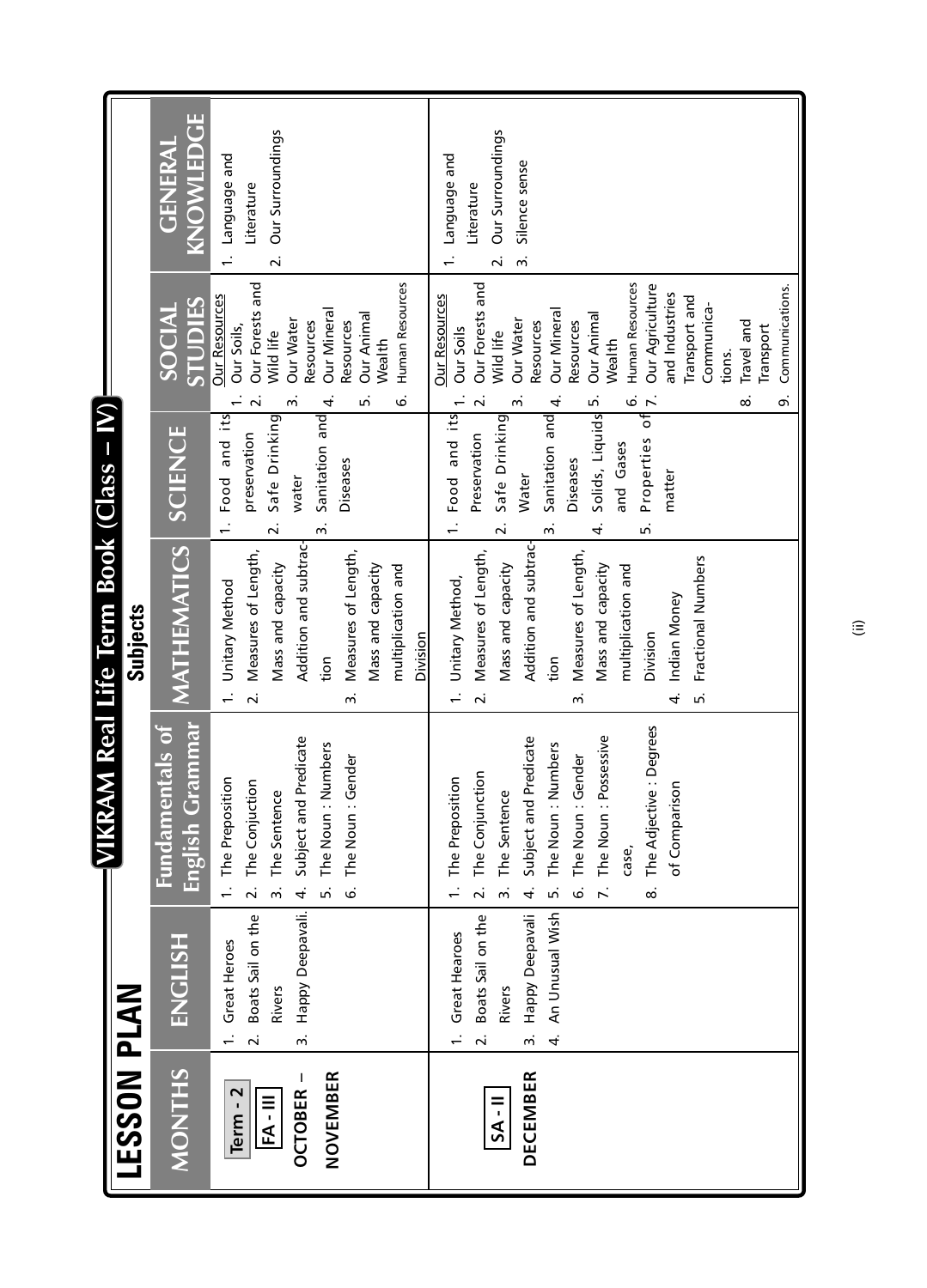| AM Real Life Term Book (Class - IV) | KNOWLEDGE<br><b>GENERAL</b><br><b>STUDIES</b><br>SOCIAL<br><b>SCIENCE</b> | 1. The World Window<br>2. I Love My India<br>Our Culture and<br>Himalayan Region<br>Life in the Coastal<br>Life in the Desert<br>Southern Plateau<br>Things that make<br>and the Central<br>Northern Plains<br>Region and the<br>Different ways<br>thoughts and<br>us Great<br>of Living<br>Life in the<br>Life in the<br>Life in the<br>Our Nobel<br>Heritage<br>Plateau<br>Islands<br>souls<br>.<br>5<br>$\overline{r}$<br>.<br>ف<br>$\overline{\mathbf{v}}$<br>$\ddot{ }$<br>4<br>sion and con-<br>1. Weather and its<br>Soil - Soil Ero-<br>Influence on<br>Work, Force<br>and Energy<br>servation<br>Life<br>$\ddot{ }$<br>$\overline{\mathbf{v}}$ |
|-------------------------------------|---------------------------------------------------------------------------|---------------------------------------------------------------------------------------------------------------------------------------------------------------------------------------------------------------------------------------------------------------------------------------------------------------------------------------------------------------------------------------------------------------------------------------------------------------------------------------------------------------------------------------------------------------------------------------------------------------------------------------------------------|
| Subjects                            | MATHEMATICS                                                               | Permeter and Area of<br>Pictorial Representa-<br>Geometrical Shapes<br>Geometrical Figures<br>tion of Data<br>Decimals,<br>Plane<br>$\overline{\mathbf{v}}$<br>4<br>$\dot{m}$                                                                                                                                                                                                                                                                                                                                                                                                                                                                           |
| <b>EVIKRA</b>                       | English Grammar<br><b>Fundamentals of</b>                                 | Punctuation and the use<br>Comparison of Adverbs<br>Agreement of the Verb<br>Tense Forms of verbs<br>The Verb: Tenses<br>with the subject<br>of Capitals<br>1. Articles<br>$\overline{a}$<br>$\ddot{ }$<br>4.<br>.<br>ف<br>$\vec{b}$                                                                                                                                                                                                                                                                                                                                                                                                                    |
|                                     | ENGLISH                                                                   | and His Greedy<br>Frogs at School<br>The Fisherman<br>1. The Wood of<br>Flowers<br>Wife<br>$\overline{\mathbf{v}}$<br>$\ddot{m}$                                                                                                                                                                                                                                                                                                                                                                                                                                                                                                                        |
| <b>LESSON PLAN</b>                  | <b>MONTHS</b>                                                             | FEBRUARY<br><b>JANUARY-</b><br>Term - 3<br>$FA - IV$                                                                                                                                                                                                                                                                                                                                                                                                                                                                                                                                                                                                    |

(iii)